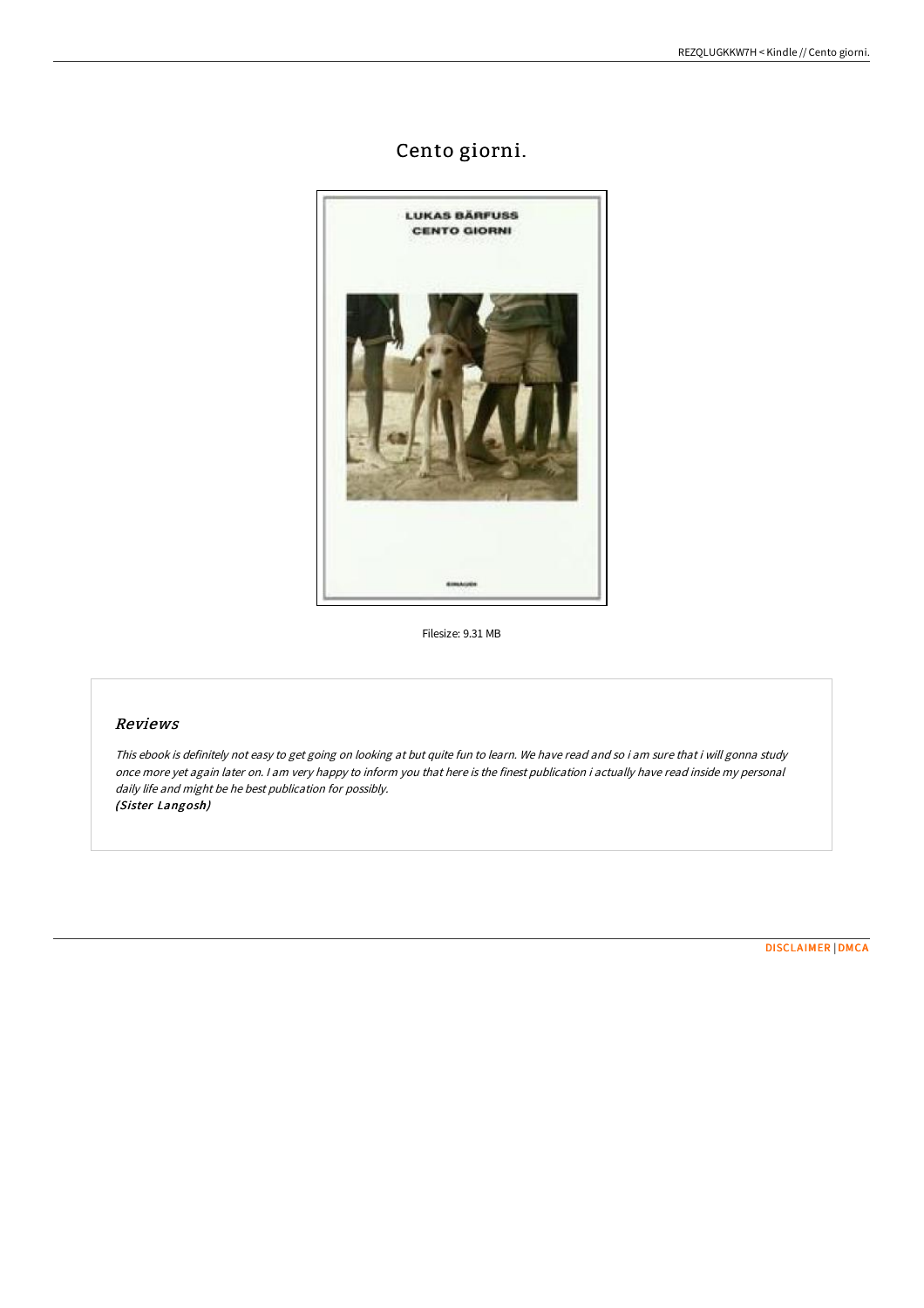# CENTO GIORNI.



Giulio Einaudi Editore, 2011. Book Condition: new. Traduzione di Idra D. Torino, 2011; br., pp. 216, cm 12,5x18. (L'Arcipelago Einaudi. 184). David Hohl da quattro anni lavora per il governo svizzero in Ruanda: all'inizio degli anni Novanta un paese tranquillo, considerato la Svizzera dell'Africa, con un governo stabile - anche se corrotto - con il quale si possono avviare ragionevoli progetti di collaborazione. L'animalesca sessualità di Agathe, la sua amante ruandese, lo sconvolge e lo attrae, gli fa capire quale abisso separi la sua sensibilità svizzera (europea) da quella africana. E poi, all'improvviso, Hohl si ritrova nell'incubo della guerra civile fra Hutu e Tutsi. Quasi tutti gli stranieri lasciano il paese, lui si rintana nella sede della sua organizzazzione dove rimarrà nascosto per tutti i cento giorni del massacro, durante il quale furono uccise quasi un milione di persone, in gran parte Tutsi. Un'esperienza limite, profondamente traumatica dalla quale non si riprenderà più. Da quel momento, la stessa Agathe diviene definitivamente parte di un mondo alieno, minaccioso e diIicilmente inquadrabile. Bärfuss descrive con rara capacità di immedesimazione la disillusione di un europeo di fronte alla realtà africana. E l'amara satira sul fallimento degli interventi umanitari si ripercuote tutta nel naufragio esistenziale dell'ingenuo protagonista.

⊕ Read Cento [giorni.](http://www.bookdirs.com/cento-giorni.html) Online A [Download](http://www.bookdirs.com/cento-giorni.html) PDF Cento giorni.